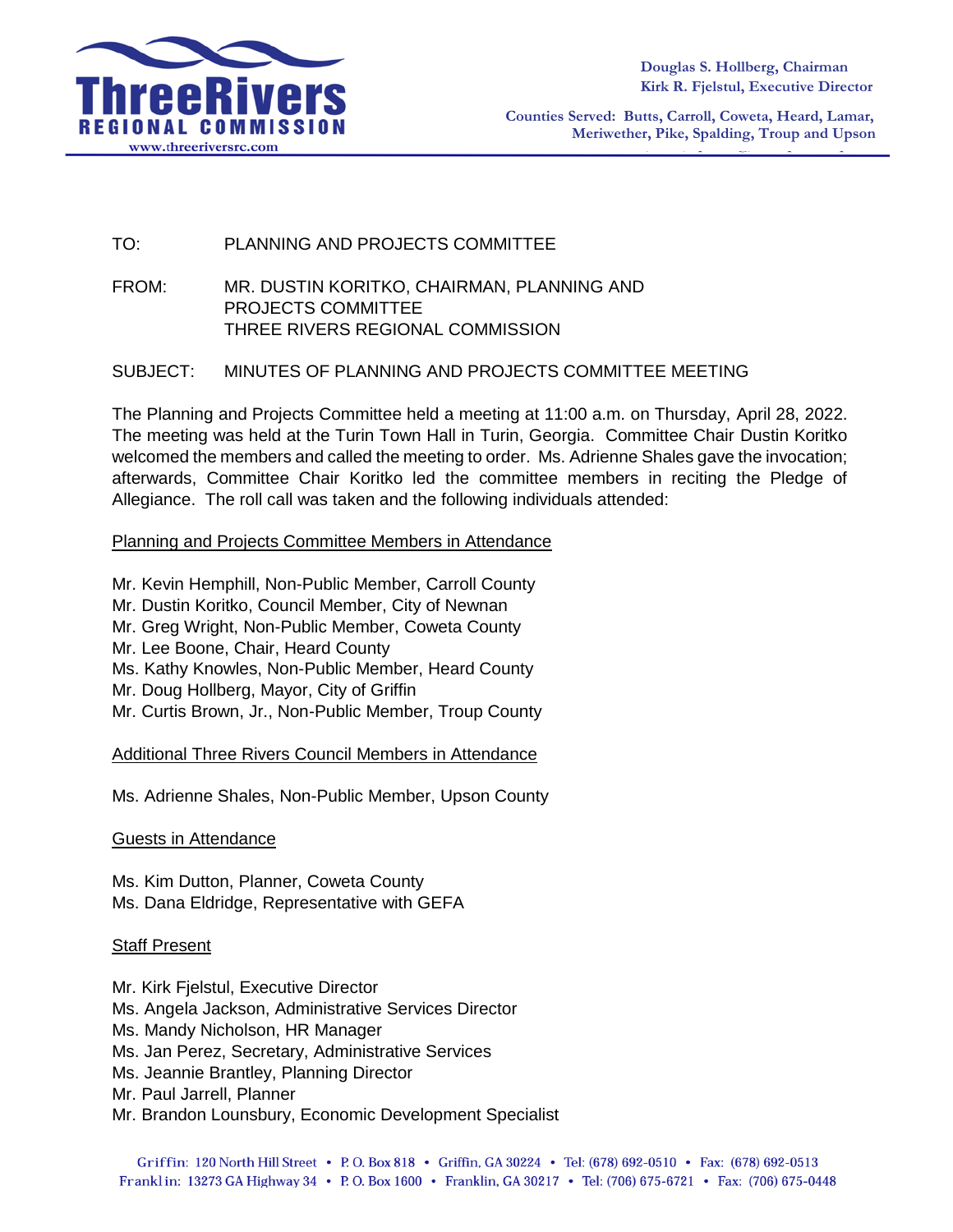Mr. Tommy Kennedy, Transit Program Director Ms. Stephanie Glenn, Workforce Development Director Ms. Stephanie Matthews, Deputy Workforce Development Director

## APPROVAL OF THE MARCH 24, 2022 MINUTES (action item)

Committee Chair Koritko advised the members that the minutes from the March 24, 2022 meeting needed to be approved. Ms. Kathy Knowles made the motion to approve the March 24, 2022 meeting minutes; it was seconded by Mr. Curtis Brown, Jr. Committee Chair Koritko asked if there was any discussion; hearing none, he called for the vote, and the motion carried unanimously.

## APPROVAL OF AGENDA (action item)

Committee Chair Koritko advised that a motion was needed to approve the agenda. Ms. Jeannie Brantley advised Committee Chair Koritko that the agenda needed to be amended to include TRRC Broadband Task Force Update. Mr. Brown made the motion to amend the agenda to include TRRC Broadband Task Force Update; it was seconded by Mr. Greg Wright. Committee Chair Koritko asked if there was any discussion; hearing none, he called for the vote and the motion carried unanimously.

# GEORGIA ENVIRONMENTAL FINANCE AUTHORITY (GEFA) FINANCING OPTIONS FOR **GOVERNMENTS**

Ms. Dana Eldridge, GEFA Representative, presented this portion of the agenda. She advised the committee that there are three (3) loan programs available: Georgia Fund for water, sewer, storm water, solid waste and solar projects with state funds as the funding source. The borrowing limits are \$3,000,000 per year with no federal requirements and no principal forgiveness opportunities. The Clean Water SRF is for sewer, storm water and solar projects with federal funds and \$25,000,000 per year as the borrowing limits. This program has several federal requirements and does have principal forgiveness opportunities. The last loan program is Drinking Water for water and solar programs with federal funds as the funding source. The borrowing limits are \$25,000,000 per year and there are several federal requirements as well as principal forgiveness opportunities. Ms. Eldridge explained who is eligible to apply for the loans as well as the interest rates. The members were advised that the pre-application period (GEFA's annual call for projects) will begin again in September 2022 and will close February 2023. She discussed the project scoring criteria as well as the Bipartisan Infrastructure Law (BIL). Ms. Eldridge encouraged the committee to contact her [\(deldridge@gefa.ga.gov\)](mailto:deldridge@gefa.ga.gov) if they had any questions concerning the GEFA Financing Options.

## FY '22 ANNUAL IMPLEMENTATION REPORT UPDATE (action item)

Mr. Paul Jarrell presented this portion of the agenda. Mr. Jarrell advised that the FY '22 Annual Implementation Report was originally discussed during March's committee meeting. The report has been revised to address the questions or comments that the committee expressed during the March meeting. After several minutes of discussion, Mr. Jarrell advised the members that the FY '22 Annual Implementation Report Update must be transmitted to the Department of Community Affairs (DCA) along with a cover letter signed by the executive director. This report must be submitted to DCA in a timely manner for their review. **FORMAL ACTION: Mr. Kevin**